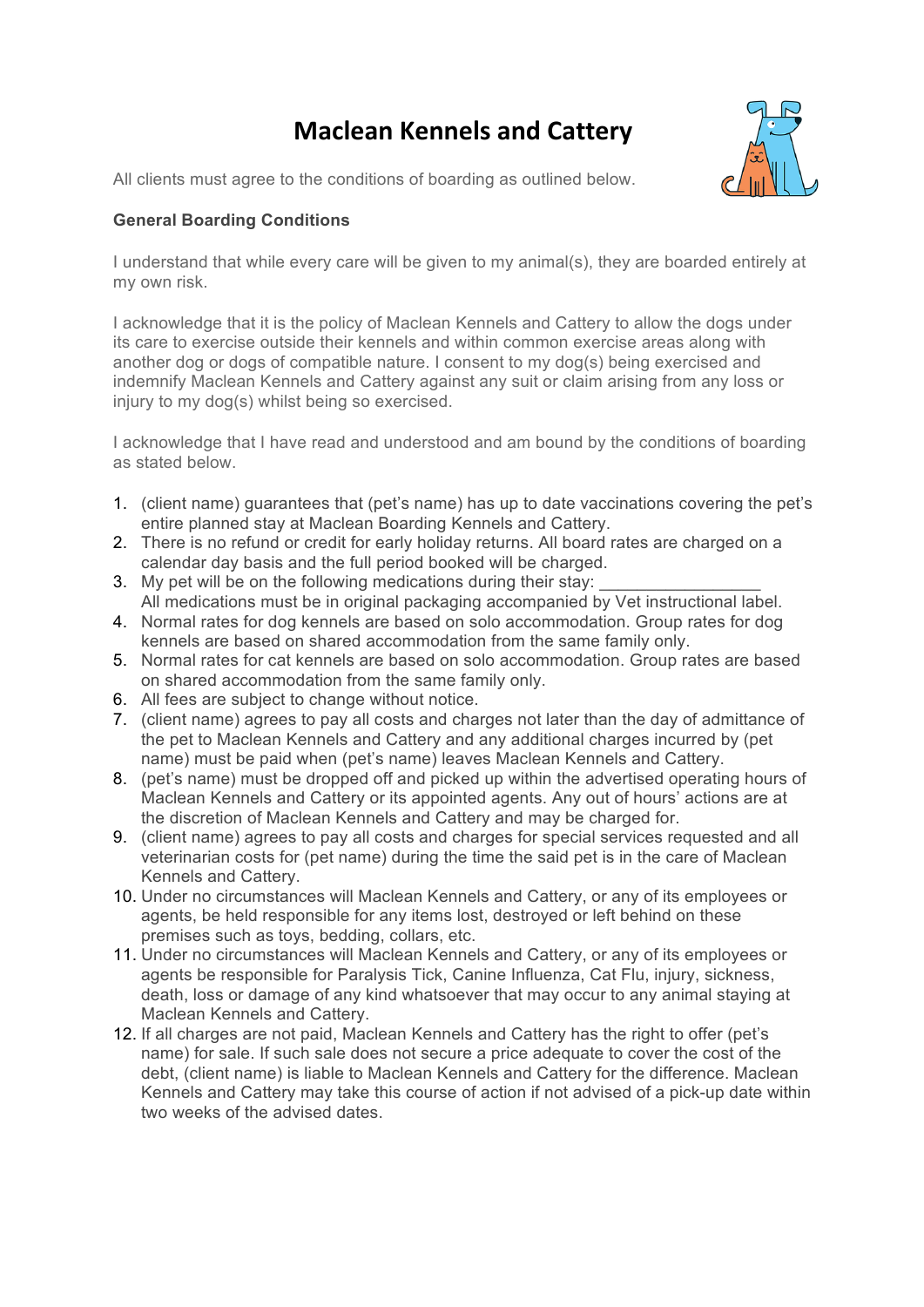- 13. By signing these conditions and leaving (pet name) with Maclean Kennels and Cattery, (client name) certifies to the accuracy of all information given about (pet name). (client name) acknowledges that the signing of this contract shall create a lien over (pet name) in favour of Maclean Kennels and Cattery. This lien will exist for so long as moneys owing pursuant to this contract.
- 14. (client name) agrees to give permission to Maclean Kennels and Cattery to allow personal information regarding (client name) and (pet name) to be given to or received from a duly licensed veterinarian.
- 15. (client name) agrees to be solely responsible for the behaviour of (pet name) while the pet is in the care of Maclean Kennels and Cattery.
- 16. The owner acknowledges that if the said pet is found to be dirty, has fleas or requires grooming on arrival the resort will make all reasonable effort to contact the owner. If no contact can be made the resort will commence to rectify the issue and charges may apply.
- 17. The Maclean Kennels and Cattery manager has the right to refuse admission of any animal and no reason given.

## **Payment and other conditions**

- 18. We recommend that all pets are booked in by 10am to give our staff time to feed and settle them in. Our opening hours are Monday through Saturday 8am to 10am and 4pm to 5.30pm. Our Sunday and Public Holiday hours are 4pm to 5.30pm only.
- 19. If your pet is not properly vaccinated, it cannot be accepted for boarding. All dogs require a minimum C4 and cats a minimum F3.
- 20. There are no refunds or credits for early holiday returns.
- 21. Maclean Kennels and Cattery supplies all premium pet foods, bedding and toys. Any food sent with your pet will need to be packaged in daily portions clearly labelled with the pet's name and the date it is to be used. Any food sent with your pet will need to be packaged in a Tupperware type container clearly labelled with the pet's name and the quantity to be used per day. Any tinned food must be individually labelled. All medication must be clearly marked as to frequency and amount and in its original vet packaging (medications incurs an extra charge).
- 22. All charges must be settled at or prior to the pet's arrival at the kennel.
- 23. Confirmation fee of \$50.00 required during peak periods for all NSW school holidays and all Public Holidays with the exception of the Christmas holiday season. Bookings made from 15th December through 15th January will be charged a minimum of 7 days. Payment is required upfront to quarantee your booking. Confirmation fee required within seven days of making the booking. The booking cannot be confirmed until the booking fee is paid. The booking fee is not refundable or transferable.